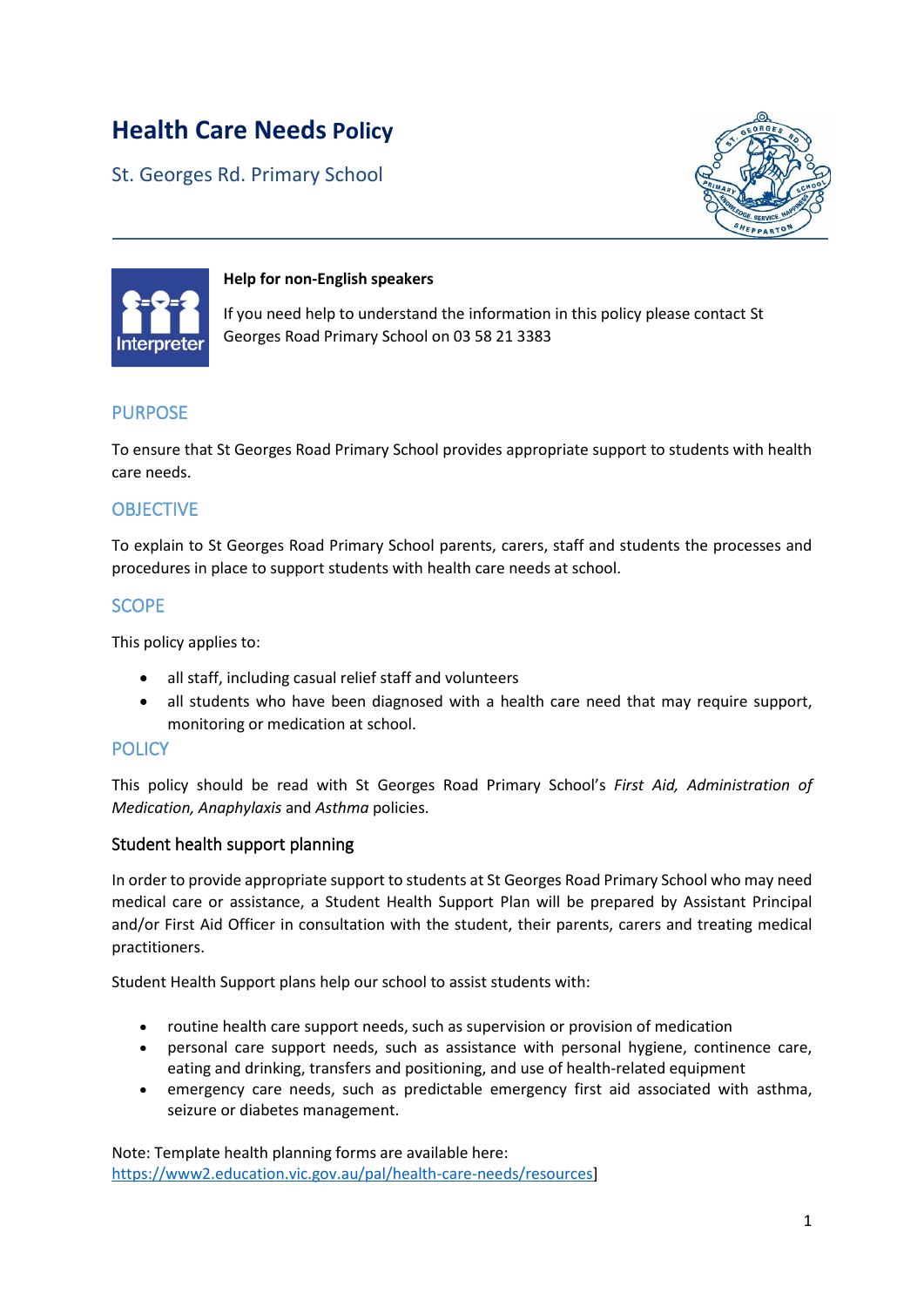Students with complex medical care needs, for example, tracheostomy care, seizure management or tube feeding, must have a Student Health Support Plan which provides for appropriate staff to undertake specific training to meet the student's particular needs.

At enrolment or when a health care need is identified, parents/carers should provide accurate information about the student's condition or health care needs, ideally documented by the student's treating medical/health care practitioner on a Medical Advice Form (or relevant equivalent) Note: Template health planning forms are available here: [https://www2.education.vic.gov.au/pal/health](https://www2.education.vic.gov.au/pal/health-care-needs/resources)[care-needs/resources](https://www2.education.vic.gov.au/pal/health-care-needs/resources)

St Georges Road Primary School may invite parents and carers to attend a Student Support Group meeting to discuss the contents of a student's Health Support Plan and assistance that the student may need at school or during school activities.

Where necessary, St Georges Road Primary School may also request consent from parents and carers to consult with a student's medical practitioners, to assist in preparing the plan and ensure that appropriate staff understand the student's needs. Consultation with the student's medical practitioner will not occur without parent/carer consent unless required or authorised by law.

Student Health Support Plans will be reviewed:

- when updated information is received from the student's medical practitioner
- when the school, student or parents and carers have concerns with the support being provided to the student
- if there are changes to the support being provided to the student, or
- on an annual basis.

#### Management of confidential medical information

Confidential medical information provided to St Georges Road Primary School to support a student will be:

- recorded on the student's file
- shared with all relevant staff so that they are able to properly support students diagnosed with medical conditions and respond appropriately if necessary.

## **COMMUNICATION**

This policy will be communicated to our school community in the following ways: Included in staff induction processes and staff training

- Available publicly on our school's website
- Included in staff handbook/manual
- Discussed at staff briefings/meetings as required
- Included in transition and enrolment packs
- Reminders in our school newsletter
- Hard copy available from school administration upon request

#### FURTHER INFORMATION AND RESOURCES

- the Department's Policy and Advisory Library (PAL):
	- o [Health Care Needs](https://www2.education.vic.gov.au/pal/health-care-needs/policy)